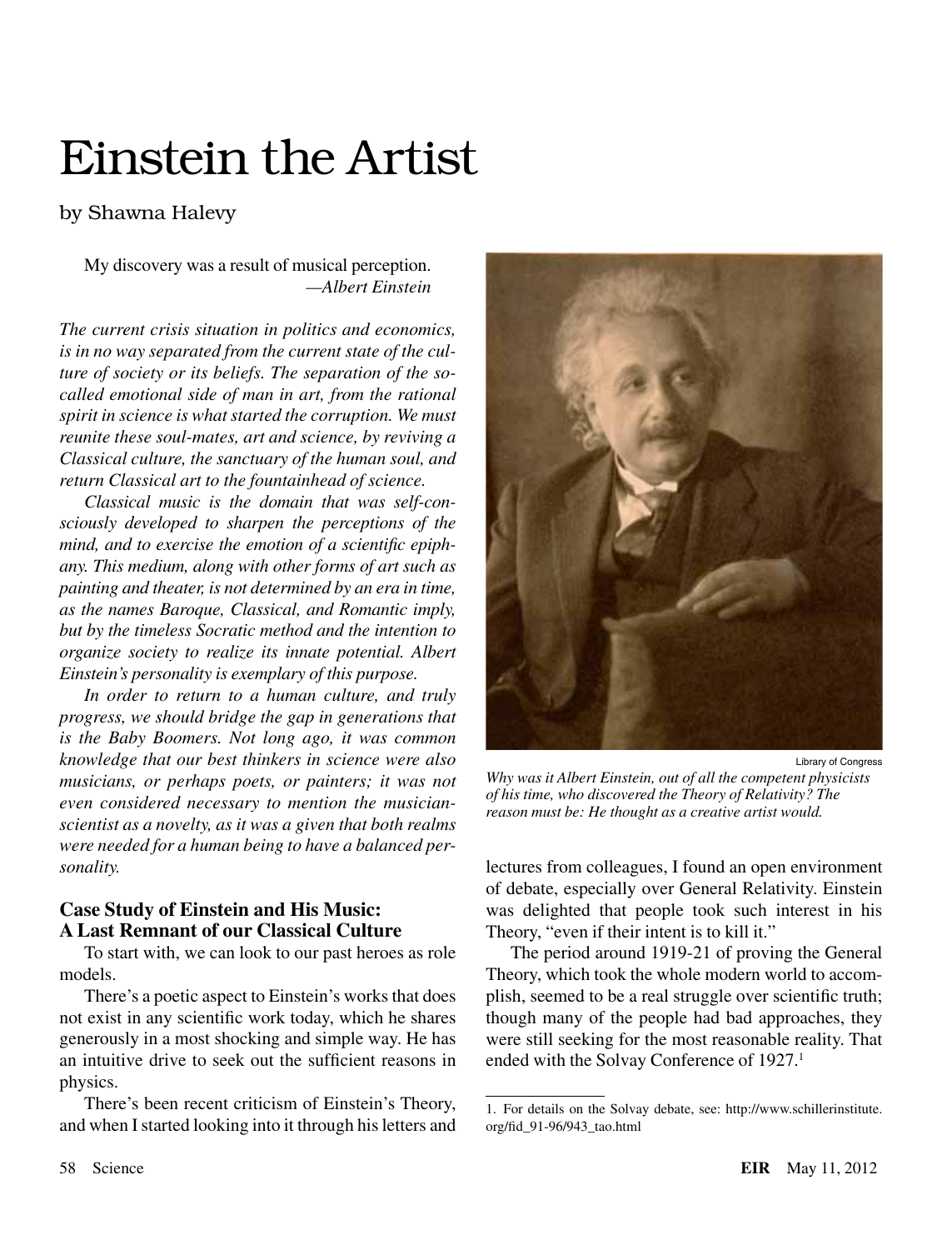Einstein's and his circle's opponents were mostly Newtonian loyalists or aetherist ideologues. But there were also many professional scientists who seemed quite offended that, after all their years of service, some guy from a patent office dared to shake the foundation of their physics. Consequently, their objections were academic; picking on the math of the theory, and accusing it of not playing by the rules, much like the criticisms of today.

Some physicists contemporary with Einstein who had differing theories were Gustav Mie, Max Abraham, Gunnar Nordström, and Friedrich Kottler. These men had already been working on their own theories of gravitation had held professorships for decades, and felt as though Einstein had side-stepped issues generally accepted as crucial. Some felt his novel approach would lead off into the wilderness, and that a more conservative approach was required. The environment at the turn of the century was ripe for fundamental change, as physics was in a crisis, which Einstein consolidated.

Max Planck's work on quantum phenomena disturbed the reliance on the cause-and-effect relation of the continuum; the discovery of radiation was challenging the conservation laws, and experimentation in electro-magnetism threw Newton's action-at-a-distance postulates into the wastebasket. Mie, being a materialist, was trying to develop General Relativity from the standpoint of a comprehensive theory of matter, missing the point of Special Relativity, which smashed all previous conceptions of the tangible universe.<sup>2</sup>

How did Einstein, out of all these other competent scientists who had the same, or perhaps more, access to the data, discover the Theory of Relativity?

Why is it that Einstein's thought was so original, as exemplified by his thought experiments, and had a sound epistemological method, while others, who were bright, were nonetheless held down by their formulaic beliefs?

The answer must be: his music. Even though others may have played music as Einstein did, Einstein did not just see music as a recreation: He thought as a creative artist would. This difference in thinking is what enabled Einstein to make breakthroughs in science by seeing the world through the eyes of a creator.

## **'Love Is a Better Teacher than Duty'**

Let us quickly review the lesser-known side of Albert Einstein ((1879-1955). First, from his childhood:

Einstein's mother Pauline "had talent and liked to perform piano duets with engineers from her husband's factory. Einstein showed an early aptitude, starting to learn the violin at the age of five. By his own account his progress was only workmanlike until about thirteen, but he persisted, with his mother acting as eager accompanist at the keyboard."3, 4

It was the discovery of Mozart's sonatas that inspired Einstein to keep playing. "I took violin lessons from age six to fourteen, but had no luck with my teachers, for whom music did not transcend mechanical practicing. I really began to learn only when I was about thirteen years old, mainly after I had fallen in love with Mozart's sonatas. The attempt to reproduce, to some extent, their artistic content and their singular grace compelled me to improve my technique, which improvement I obtained from these sonatas without practicing systematically. I believe, on the whole, that love is a better teacher than sense of duty—with me, at least, it certainly was. It is in fact, nothing short of a miracle that the modern methods of instruction have not yet entirely strangled the holy curiosity of inquiry; for this delicate plant, aside from stimulation, stands mainly in need of freedom; without this, it goes to wrack and ruin without fail. It is a very grave mistake to think that the enjoyment of seeing and searching can be promoted by coercion and a sense of duty."5

Later, "At age sixteen Einstein had an epiphany in the school cafeteria at Aarau. Reflecting on Bismarck's famous line that 'beer makes one stupid and lazy,' Einstein vowed that he would be a theoretical physicist and henceforth become intoxicated instead on physics and Kant's *Critique of Pure Reason.* To celebrate, he invited his friend Hans Byland to accompany him on the piano in a Mozart sonata. What happened next, Byland

<sup>2.</sup> What we consider most real according to our senses and everyday experience is shown by Einstein to be continually changing, as mere shadows, and that the only "things" which have an invariant quality, are the invisible physical principles of the universe. Think of Plato's cave parable in providing an analogy of Being and Becoming. See the author's video: http://www.larouchepac.com/node/15482

<sup>3.</sup> Roger Highfield and Paul Carter, *The Private Lives of Albert Einstein,* (1994).

<sup>4.&</sup>quot;One student, by name of Einstein, even sparkled by rendering an adagio from a Beethoven sonata with deep understanding." Inspector's report on a music examination, Aargau Kantonsschule, March 31, 1896. 5. Peter A. Bucky, *The Private Albert Einstein* (1993), and Einstein, *Autobiographical Notes*.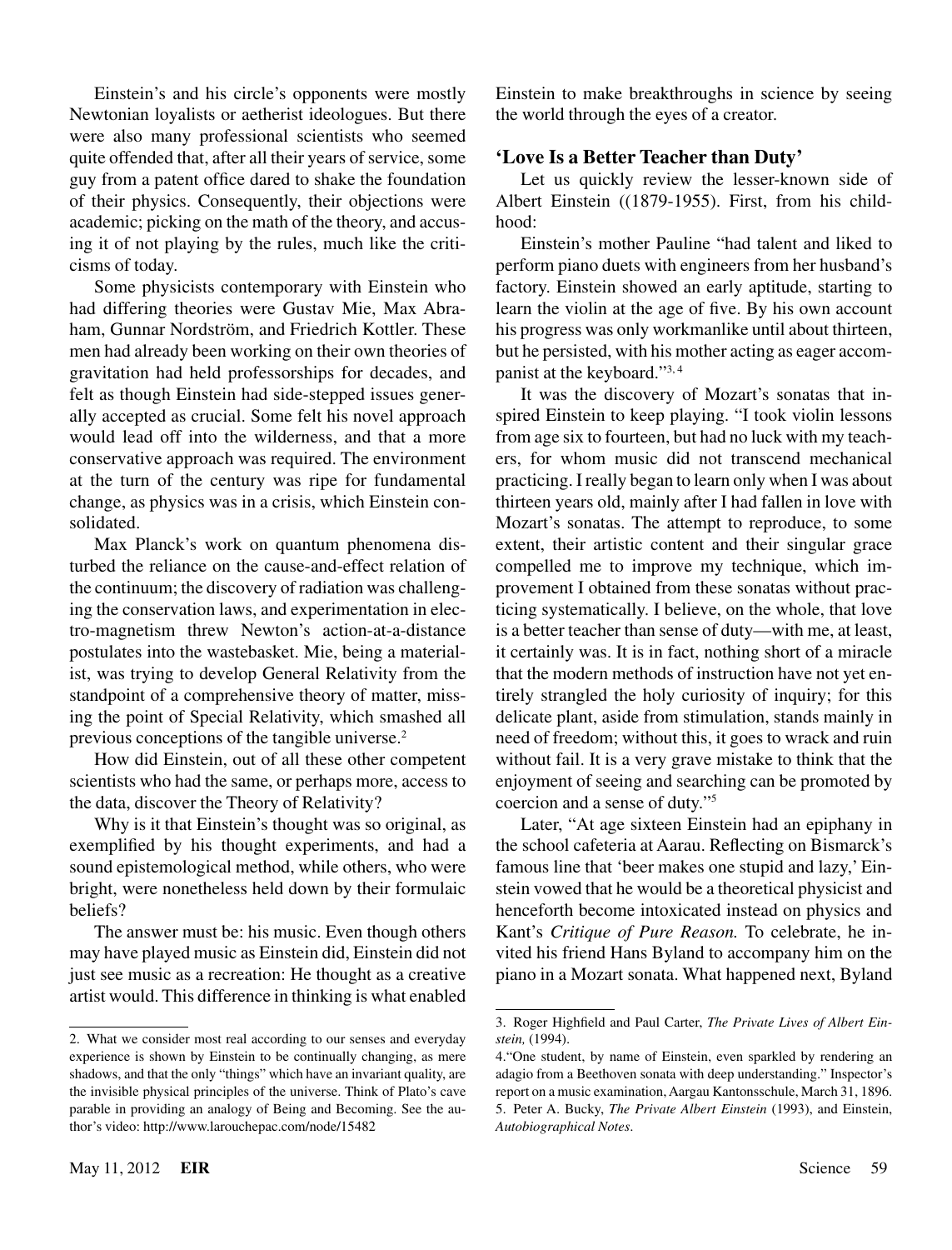

never forgot: 'When his violin began to sing, the walls of the room seemed to recede—for the first time, Mozart in all his purity appeared before me, bathed in Hellenic beauty with its pure lines, roguishly playful, mightily sublime.'"6 The gestalt psychologist, fellow musician, and friend of Einstein, Max Wertheimer, reports that it

was also around this age that Einstein started grappling with the famous questions on light, that led, seven years later, to his discovery of Special Relativity.<sup>7</sup>

Einstein's had strong opinions about various composers: "Mozart's music is so pure and beautiful that I see it as a reflection of the inner beauty of the universe itself ... like all great beauty, his music was pure simplicity."<sup>8</sup>

7. Max Wertheimer, *Productive Thinking*. An example of his thought experiment demonstrating the paradox of relative velocity and the constancy of the speed of light: "What if one were to run after a ray of light? What if one were riding on the beam? If one were to run after a ray of light as it travels, would its velocity thereby be decreased? If one were to run fast enough, would it no longer move at all?"

*"Einstein's mother Pauline 'had talent and liked to perform piano duets with engineers from her husband's factory. Einstein showed an early aptitude, starting to learn the violin at the age of five.'" Shown: Herman Einstein, his father; his mother Pauline; and Albert with his sister Maya.*

> "Einstein preferred the highly structured, deterministic music of Bach and Mozart. He imagined Mozart plucking melodies out of the air as if they were ever present in the universe, and he thought

of himself as working like Mozart, not merely spinning theories, but responding to Nature, in tune with the cosmos. To an insistent reporter asking his opinion of Bach, Einstein replied brusquely, 'This is what I have to say about Bach's life work: listen, play, love, revere—and keep your mouth shut.' He found Handel interesting, but somewhat shallow; some of Brahms he considered significant, 'but most of his works have for me no inner persuasiveness;' he thought Richard Strauss gifted but 'concerned only with outside effects;' and Debussy was 'delicately colorful but shows a poverty of structure.' After a performance at the Bern Opera, in 1908, of Richard Wagner's "Götterdämmerung," Einstein commented to his companion, 'Wagner is, God forgive me, not to my taste.'"

His dislike for Wagner was especially strong:

"I admire Wagner's inventiveness, but I see his lack

8. Bucky, op. cit.

<sup>6.</sup> Arthur I. Miller, *Einstein, Picasso: Space, Time and the Beauty that Causes Havoc* (2001).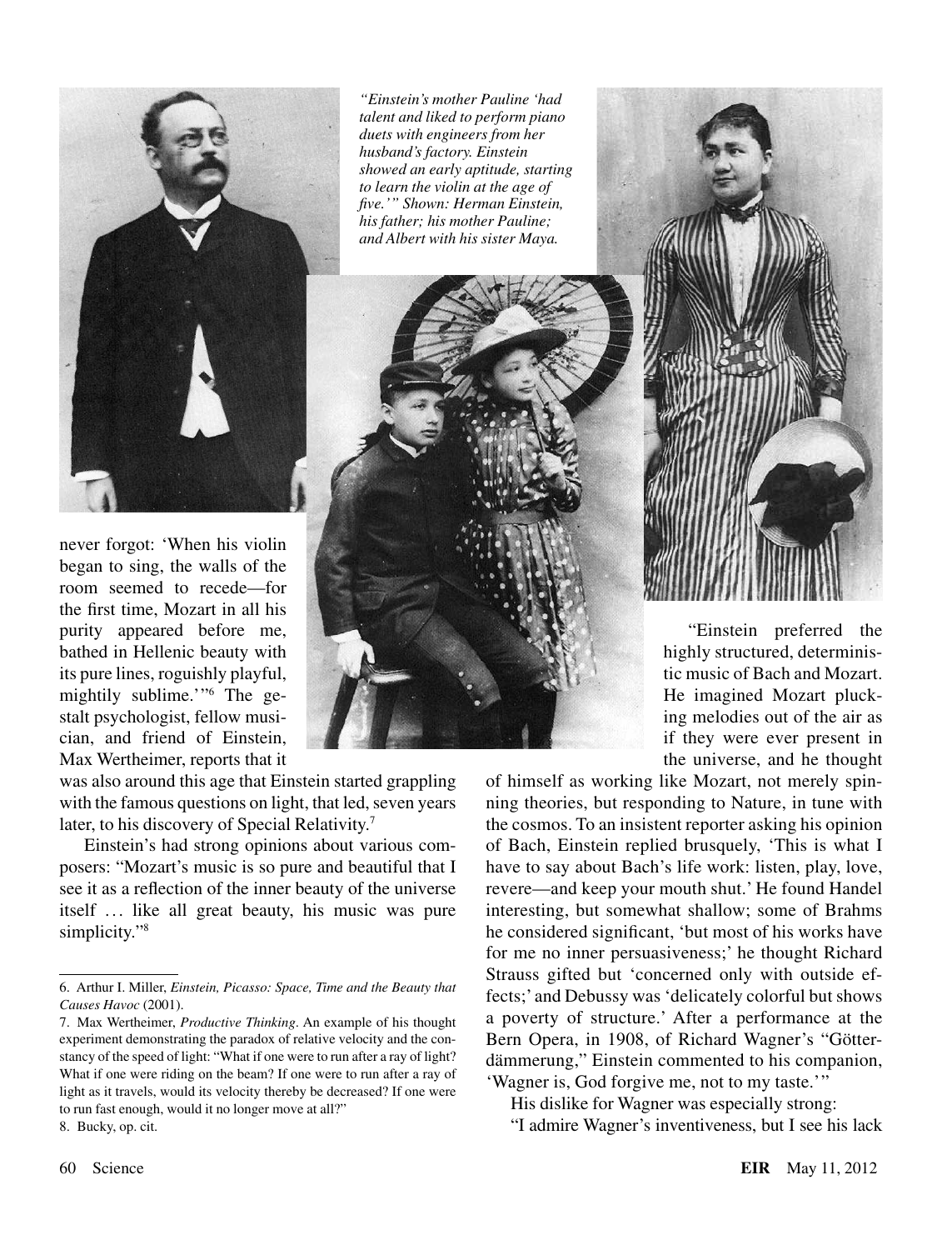of architectural structure as decadence. Moreover, to me his musical personality is indescribably offensive, so that for the most part, I can listen to him only with disgust."

Einstein admired Schubert for his "superlative ability to express emotion."

One opinion sticks out as odd, that of Beethoven:

"I think he is too personal . .. almost naked . .. I feel uncomfortable listening to Beethoven . . . give me Bach rather, then more Bach...."<sup>9</sup>

Not only was Einstein spiritually connected to the great composers of the past, but physically, he was in contact with the generation of students and followers of the last of the eminent musicians. Einstein had the chance as a teenager to see the famous violinist Joseph Joachim in Aarau, for which he studied the Brahms Gmajor violin sonata that was going to be performed. Joachim was a collaborator of the revolutionary circles of Felix Mendelssohn, Brahms, and the Schumanns.<sup>10, 11</sup> Later, Einstein, Planck, and Joachim played music together, this being the best example of the well-known musicians who were in Einstein's intimate circle.12

#### **Einstein's Violin: 'My Old Friend'**

From Einstein's sharp critiques of Wagner, you see that it's not just any music that can stimulate human creativity. What's required is an art created by geniuses for the purpose of engaging the mind, to recreate ideas, instead of going for effects. Therefore, it's no wonder

"Einstein was happy as a child seeing that a professional musician, a concert artist, was satisfied with his fiddling. He looked even gayer and more refreshed after an hour and a half of playing than before."



*Einstein called his violin, "my old friend." According to his son, "He would often play his violin in his kitchen late at night, improvising melodies while he pondered complicated problems. Then, suddenly, in the middle of playing, he would announce excitedly, 'I've got it!'"*

we lack creative thinkers like Einstein today, given the terrible state of music and culture. More important than asking, "Did Einstein like the right people?" would be, "What was it about the composer's method which he appreciated and used?" The answer to which is reflected in his thoughts about Mozart.

How does the beauty of Classical music work on your subconscious?

He called his violin "my old friend, through whom I say and I sing to myself all that which I often do not admit myself at all, but which at best makes me laugh when I see it in others."

How does it develop an intuitive sense?

"In music, as in physics, Einstein was never satisfied with mere technique; instead, he sought in both rhapsodic pleasure from an underlying harmony. His long hours in Weber's laboratory, like his music lessons, sensitized Einstein to the delicacy of instruments in general, to the beauty and harmony that they could create, when properly used, and to the importance of caring for one's instrument. This sensitivity to precision instruments and their use in assessing theory against physical reality is one of the principal features of the young Einstein's writings."13

<sup>9. &</sup>quot;A Musical Visit with Einstein," from an interview with Lili Foldes, *The Etude,* January 1947:

<sup>&</sup>quot;The professor explained that he had found these works many years ago in a music library in Berlin, and immediately took to liking them. They were works of two Italian and two German masters of the eighteenth century: sonatas by Tartini, Corelli, Biber and a romantic sonata by Bach, familiar only to the connoisseurs of musical rarities.

<sup>10.</sup> For more on this circle, see: www.schillerinstitute.org/music

<sup>11.</sup> http://www.youtube.com/watch?v=f-p8YeIQkxs

<sup>12.</sup> From J.L. Heilbron's biography of Max Planck, *The Dilemmas of an Upright Man,* another great example of a Classical imagination. "Planck's villa was full of music. He had the piano technique of a professional musician. As a student he had composed songs and an entire operetta for musical evenings in professorial houses; he served as second choir master in an academic singing group, played the organ at services in the students' church, conducted an orchestra, and studied harmony and counterpoint. At performances at his home he might accompany his good friend, the great violinist Joseph Joachim, or play in a trio that included Einstein; or he might lead friends, neighborhood children, and his twin daughters—who had inherited his musicality—in choral singing."

<sup>13.</sup> John Stachel, *Einstein: The Formative Years, 1879-1909* (2000).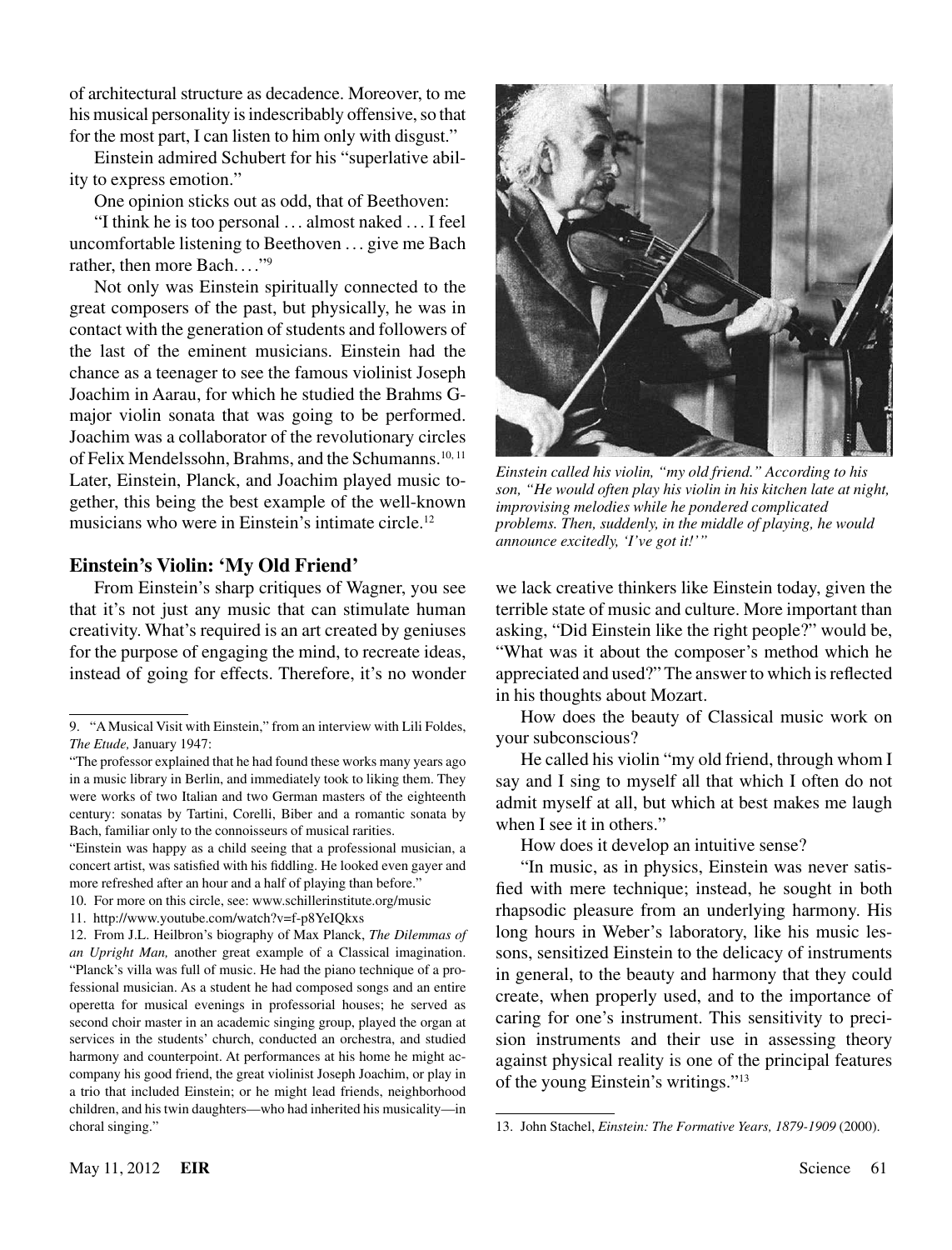This adds a dimension to the use of instrumentation when investigating the universe; in art, we also use our instruments; not only do we respond to the effect produced by the instrument to get a picture of the reality outside us, we create it!<sup>14</sup>

## **The Function of the Imagination: An Organized Structure for Freedom**

One could superficially ask, how directly was Einstein's work tied into his music? His second wife tells us in a letter: "Music helps him when he is thinking about his theories. He goes to his study, comes back, strikes a few chords on the piano, jots something down, returns to his study."

This reminds me of Plato's conception of recollection and innate ideas: The answer to a paradox exists nowhere but within yourself. You let your mind work to get an idea and you find it inside yourself.

"He had his music. But this, as he would explain on occasions, was in some ways an extension of his thinking processes, a method of allowing the subconscious to solve particularly tricky problems.... He would often play his violin in his kitchen late at night, improvising melodies while he pondered complicated problems. Then,



*About his discovery of Special Relativity, Einstein said that it "occurred to me by intuition, and music was the driving force behind that intuition. My discovery was the result of musical perception."*

suddenly, in the middle of playing, he would announce excitedly, 'I've got it!' As if by inspiration, the answer to the problem would have come to him in the midst of music. . . . Whenever he felt that he had come to the end of the road or into a difficult situation in his work, he would take refuge in music, and that would usually resolve all his difficulties."15

Einstein's violin was no magic wand. Art distills the world of experience into its essential nature, leaving out all the accidents and limits of the material, leaving behind the actual substance of reality. This is what we are trying to obtain in physics. The reason why a thought process can be carried over from one

<sup>14.</sup> For more on the topic of man using instrumentation to extend his sensorium and hence his knowledge of the world, see: http://www.larouchepac.com/node/17945. Also from Frederick Schiller's *Aesthetical Letters*, number 13: "The more diversely the receptivity [for sensuousness] develops, the more variable it is; it offers more points of contact to phenomena, thus man apprehends the world much more, and develops more faculties in himself. The more power and depth the personality gains, the more reason gains freedom, so much more man comprehends the world, thus the more form he creates out of himself. Therefore his culture will consist in two things: first, in procuring for the receptive powers the most diverse contacts with the world, and to render sensations as passive as possible; secondly, to acquire for the will the highest independence from the senses, and, to push reason's activity to its maximum. Where both qualities unite, man will combine the greatest fullness of existence with the greatest independence and freedom. And, instead of abandoning himself to the world, he will rather draw it into himself with the whole infinity of its phenomena, and subject it to the unity of his reason. To summarize: only in so far as he is independent, is reality outside him, is he receptive to it; only in so far as he is receptive, is reality in him, is he a thinking power."

<sup>15.</sup> Hans Albert Einstein (1904-1973), the second child and first son of Albert Einstein and Mileva Maric.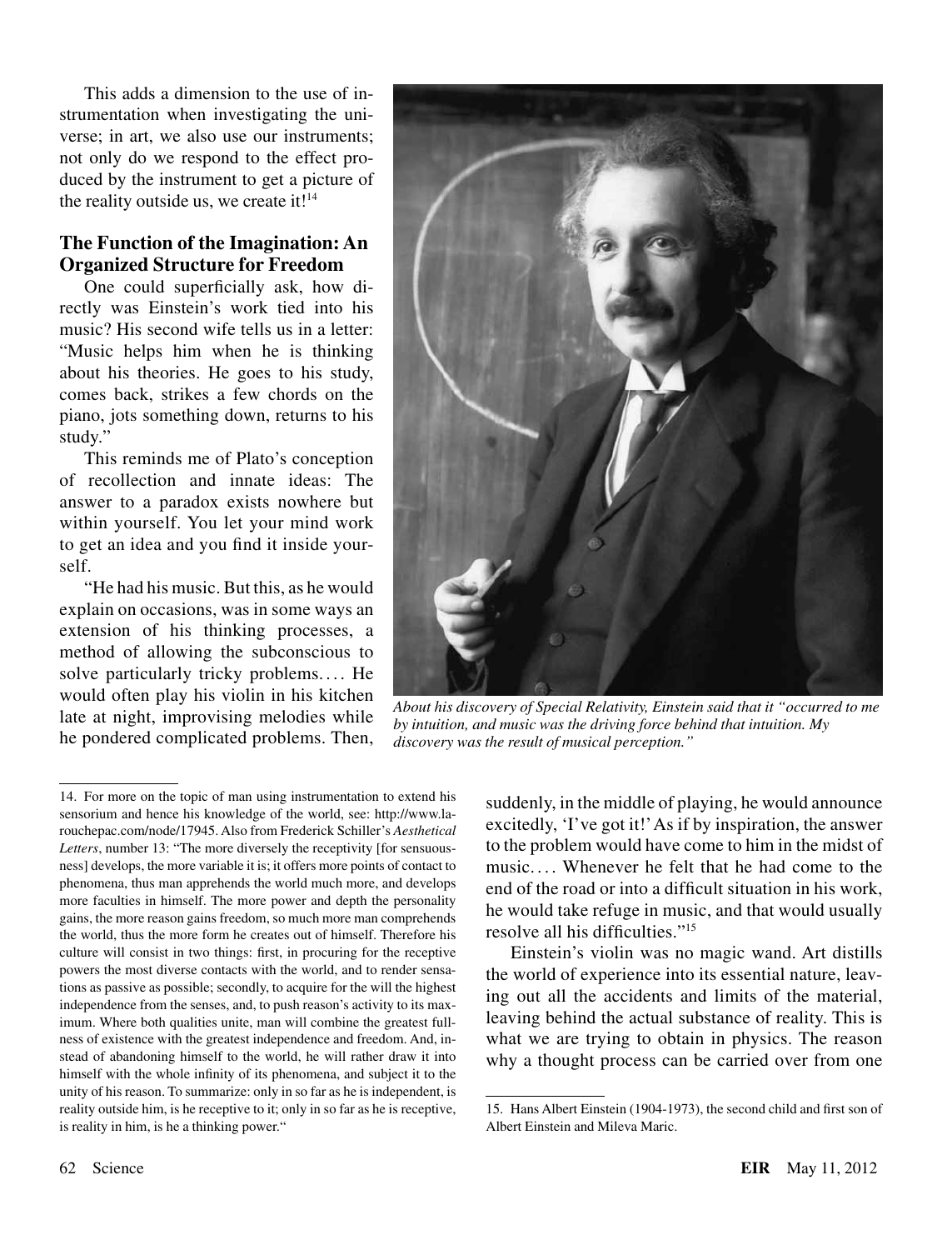realm to another (art to science) is because both realms are governed by the same universal principle of creativity.

An account of Einstein from his friend, the Japanese violinist and teacher Shin'ichi Suzuki,<sup>16</sup> presents it more clearly:

"[My discovery of Special Relativity] occurred to me by intuition, and music was the driving force behind that intuition. My discovery was the result of musical perception."

Intuition is a subtle aspect of human work, though it plays such an important part. People who demand a practical or logical demonstration of something for it to be accepted, eliminate actual human science. True, this necessary discontinuity in thought needs to be educated and disciplined, but Einstein promotes the intuitive imagination as crucial, as seen in this exchange between Einstein and George Sylvester Viereck:

**Einstein:** I believe in the brotherhood of man and the uniqueness of the individual. But if you ask me to prove what I believe, I can't. You know them to be true but you could spend a whole lifetime without being able to prove them. The mind can proceed only so far upon what it knows and can prove. There comes a point where the mind takes a leap—call it intuition or what you will—and comes out upon a higher plane of knowledge, but can never prove how it got there. All great discoveries have involved such a leap.

**Viereck:** If we owe so little to the experience of others, how do you account for sudden leaps forward in the sphere of science? Do you ascribe your own discoveries to intuition or inspiration?

**Einstein:** I believe in intuitions and inspirations. I sometimes feel that I am right. I do not know that I am. When two expeditions of scientists, financed by the Royal Academy, went forth to test my theory of relativity, I was convinced that their conclusions would tally with my hypothesis. I was not surprised when the eclipse of May 29, 1919, confirmed my intuitions. I would have been surprised if I had been wrong.

**Viereck:** Then you trust more to your imagination than to your knowledge?

**Einstein:** I am enough of the artist to draw freely upon my imagination. Imagination is more important than knowledge. Knowledge is limited. Imagination encircles the world."17

The element of play as exercised in music is seen as central to Einstein's character as described by his son:

"As a matter of fact, he always liked to improvise things of that sort, just as he would also like to improvise in his work in a way: for instance, when he had to give a talk he never knew ahead of time exactly what he was going to say. It would depend on the impression he got from the audience in which way he would express himself, and into how much detail he would go. And so, this improvisation was a very important part of his character and of his way of working. In other respects, he had a character more like that of an artist than of a scientist as we usually think of them. For instance, the highest praise for a good theory or a good piece of work was not that it was correct nor that it was exact but that it was beautiful."<sup>18</sup>

## **The Aesthetical Principle**

The impulse to search for symmetry and to delight in the beauty of a figure is recognized as natural, when looking at flowers or pastoral scenes; but to use this as a method in physics in choosing a theory or hypothesis seems strange to us. Yet this was exactly the way Einstein operated.

"One feels a great aesthetic pleasure when working. Even in mathematical figures one is looking for harmony, and it seems to me that harmony is the equivalent of beauty and of pleasure. The intellectual pleasure is closely related to the aesthetic one. As a rule, one's work is prompted by curiosity and a certain obsession which cannot always be fully explained.... Music and physical research work originate in different sources, but they are interrelated through their common aim, which is the desire to express the unknown. Their reactions are different, but their results are supplementary. As to artistic and scientific creation, I hold with Schopenhauer that their strongest motive is the desire to leave behind the rawness and monotony of everyday life, so as to take refuge in a world crowded with the images of our own creation.... The further we proceed,

<sup>16.</sup> Shin'ichi Suzuki, *Nurtured by Love: The Classic Approach to Talent Education* (1986).

<sup>17.</sup> George Sylvester Viereck, "What Life Means to Einstein: An Interview," *The Saturday Evening Post*, Oct. 26, 1929.

<sup>18.</sup> G.J. Whitrow (Mayes interview with H.A. Einstein) *Einstein: The Man and His Achievement* (1986).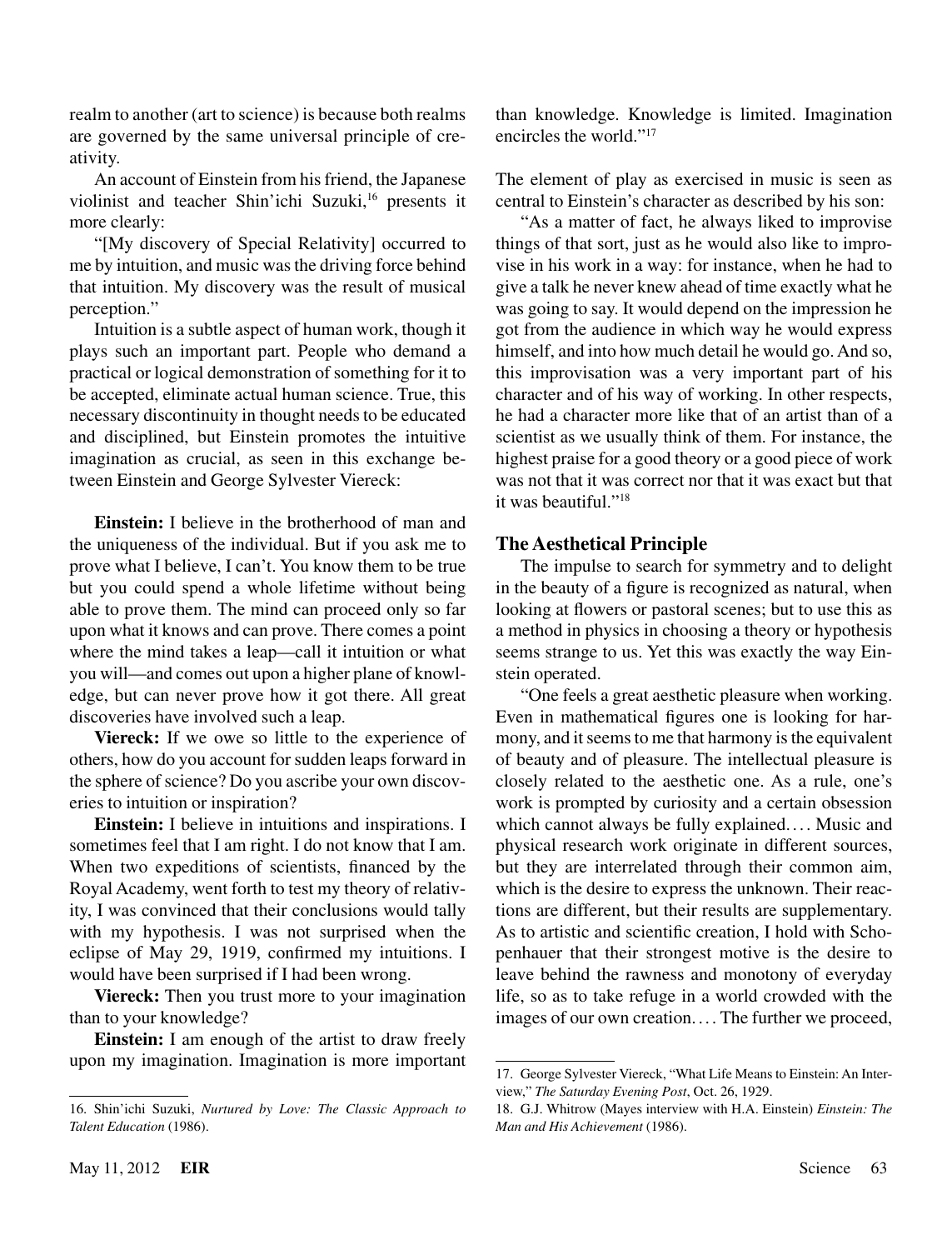the more formidable are the riddles facing us. Yet I'm no pessimist. Let us always remember that beauty is also truth."

Even though intuition and improvisation are central to Einstein's work as a catalyst, he doesn't use them as a formula; there is much passion and rigor required to follow through on an idea. Einstein points out that this "seeking the beauty of a thing" involves "infinitely exhausting work" as well.

"You see, ultimately even the work of the scholarly researcher comes to fruition in the field of the imagination. When I think back, how my discoveries came about and took shape! A hundred times, one runs into a brick wall, to try to hold onto, define something, which is an unclear feeling, floating before you, to bring it into a system, in short, to reach the last summit. In vain. And then, at another time, perhaps like a flash, the resolving thought; and then begins the infinitely exhausting work of constructing and developing the system. This is no different from what happens to an artist. Concentration, ex-

tended will-power, years of endurance create a work. That is the temperament required. Because mere intuition does not suffice. Artistic premonition plays a not insignificant role in my life. ... If I were not a physicist, I would probably be a musician. I often think in music. I live my day dreams in music. I see my life in terms of music."<sup>19</sup>

An account of a close relative tells us: "He works like an artist, First he sees the outlines, you may say the vision, of a great thought, and then he sets to work to substantiate it, to give it body and soul." Working like an artist is not characterized by outward tendencies, but by the inner drive to seek and operate on the truth and reason that the craftsman of the world used.

The biographers who provide these different quotes, all try to tag Einstein's work with music as some sort of therapeutic retreat, to deal with emotions like a Boomer, instead of, what I think is fair to say, a religious practice; searching for God and investigating His Creation—not just beauty and harmony in itself, but the human mind. Einstein was participating in being human, exploring other composers' creativity, as well



*As a young man, Einstein had described Beethoven's music as "too personal, almost naked." Yet, when he was given a new music system for his 75th birthday, he played, over and over, a recording of the "Missa Solemnis." Thus, Einstein's thinking continued to change and develop throughout his life.*

as his own, and bringing that expression to others in the string quartets he played in. $20$  Music is the study of the universe as it is reflected in God's Creation, man's mind.

"He merely insists upon the right to play because, as he says, 'I feel the creative process in the composer. ... I personally feel the highest possible degree of happiness through great works of art. From them I receive spiritual gifts of such strength as I cannot receive from other things. ... It is the ethical impression, the ethical elevation, the ethical satisfaction which I conceive in an incomparable way when the work of art radiates at me.'. .. Music continued to beguile Einstein. It was not so much an escape as it was a connection: to the harmony underlying the universe, to the creative genius of the great composers, and to other people who felt comfortable bonding with more than just words. He was awed, both in music and in physics, by the beauty of harmonies."<sup>21</sup>

<sup>19.</sup> *Kieler Zeitung*, October 1920; and George Sylvester Viereck, *Glimpses of the Great* (1930).

<sup>20.</sup> In fact, these are exactly the steps Johannes Kepler took in discovering gravity as a dynamic system governing the interrelations of the planets in his *Harmony of the World*.

<sup>21.</sup> *Albert Einstein, The Human Side: New Glimpses from His Archives*, Helen Dukas, Banesh Hoffman, eds. (1979)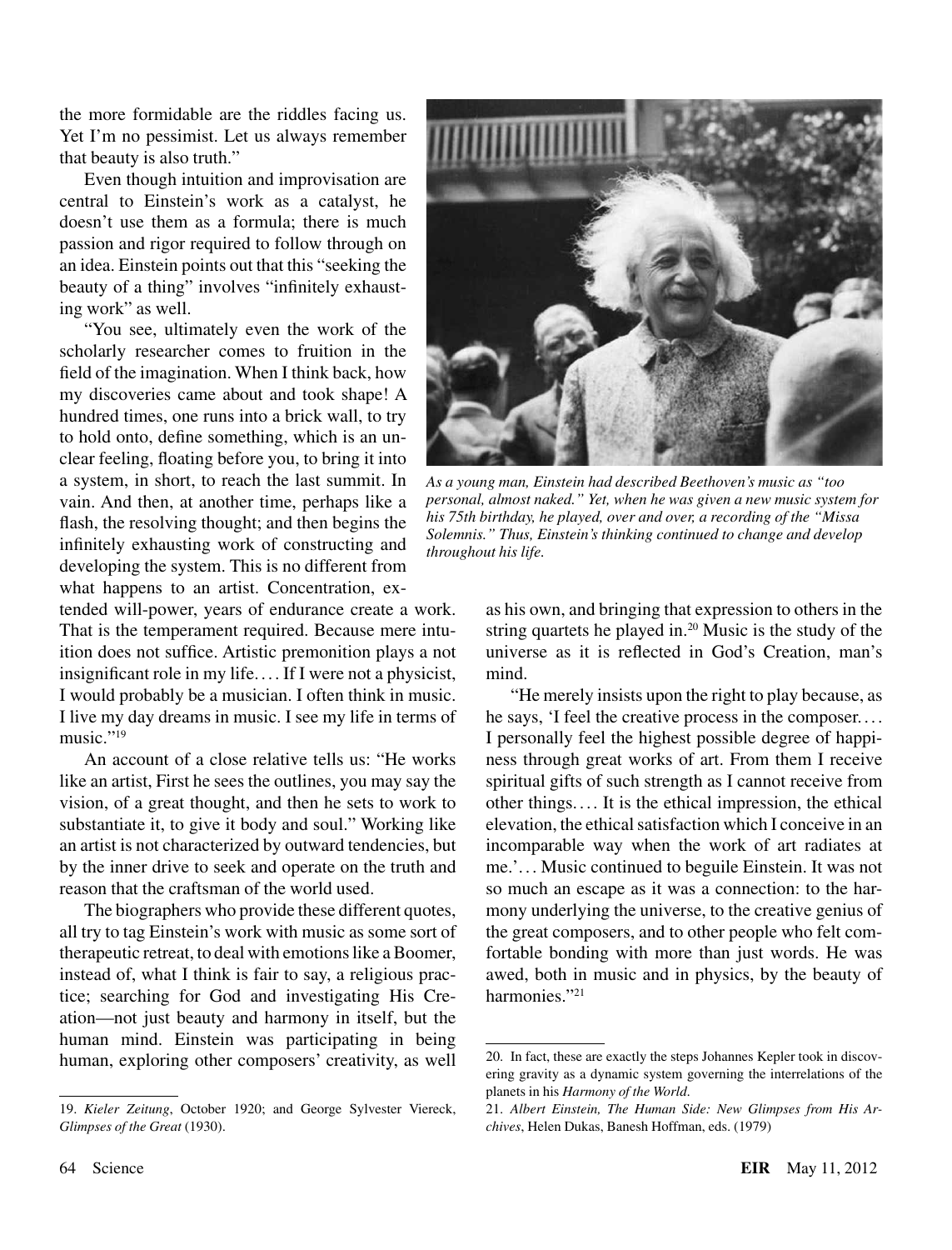#### **Conclusion**

There is a very clear unfolding of the universe in its striving and continual progress towards perfection, to express more and more of its potential, as so succinctly expressed by Einstein's saying, "The universe is finite,

yet unbounded." The material of the Becoming is constantly evolving towards the Being, which will never be obtained as a fixed destination would.

This is also true for the

*"It is as if people had lost the passion for justice and dignity and no longer treasured what better generations have won by extraordinary sacrifices.... But Mozart remains as beautiful and tender as he always was and always will be. There is, after all, something eternal that lies beyond reach of the hand of fate and of all human delusions."*

nis." It was an unusual choice for two reasons. He tended to regard Beethoven, who was not his favorite composer, as 'too personal, almost naked.' Also, his religious instincts did not usually include these sorts of trappings."



 *—Einstein, commenting on the events of the 1930s and 40s.*

finite individual identity, which strives for the infinite divine. Even though our personal condition is always changing, (our moods and opinions, etc.) there is something unchanging, a unity, which allows us to refer to ourselves as the same personality, our "I," because of the internal one we are always striving towards. This can be seen when looking over the entirety of Einstein's life. Biographers are perplexed by the account of Einstein's changed appreciation of Beethoven:

"After his colleagues updated, as a seventy-fifth birthday gift, the music system they had given him five years earlier, Einstein began repeatedly to play an RCA Victor recording of Beethoven's "Missa Solemmystery. Einstein developed. He didn't just make a breakthrough in 1905, and quit there; he continually worked to improve his thinking. The characters of Beethoven and Einstein are very similar. Both were popularly perceived as being introverted, but in actuality, they each had a great passion of doing good for humanity. Both men were very spiritual, though they didn't adhere to any particular dogma. Hence, why Einstein found Beethoven "too personal." Then it is clear why Einstein had to evolve his mind to the point where he no longer needed "a running start" to listen to Beethoven,

For me, this is not a

and could reach Beethoven's matured state.<sup>22</sup>

When looking at the different paradoxes Einstein had dealt with in working with Relativity, you can see how poetry must supersede mathematics. What the scientific community that was working on Relativity was lacking, was a living mind, the mind of a creator or an artist.

A culture consciously organized for society should be based on the same principles we find in the world

<sup>22.</sup> "There is nothing higher than to approach the Godhead more nearly than other mortals and by means of that contact to spread the rays of the Godhead through the human race."—Beethoven.

<sup>&</sup>quot;I want to know how God created this world. I'm not interested in this or that phenomenon, in the spectrum of this or that element. I want to know His thoughts, the rest are details."—Einstein

Wilhelm Furtwängler considered Beethoven's "Missa Solemnis," for which Beethoven wrote the inscription, "From the heart, to the heart," so great, that he thought it was virtually unperformable.